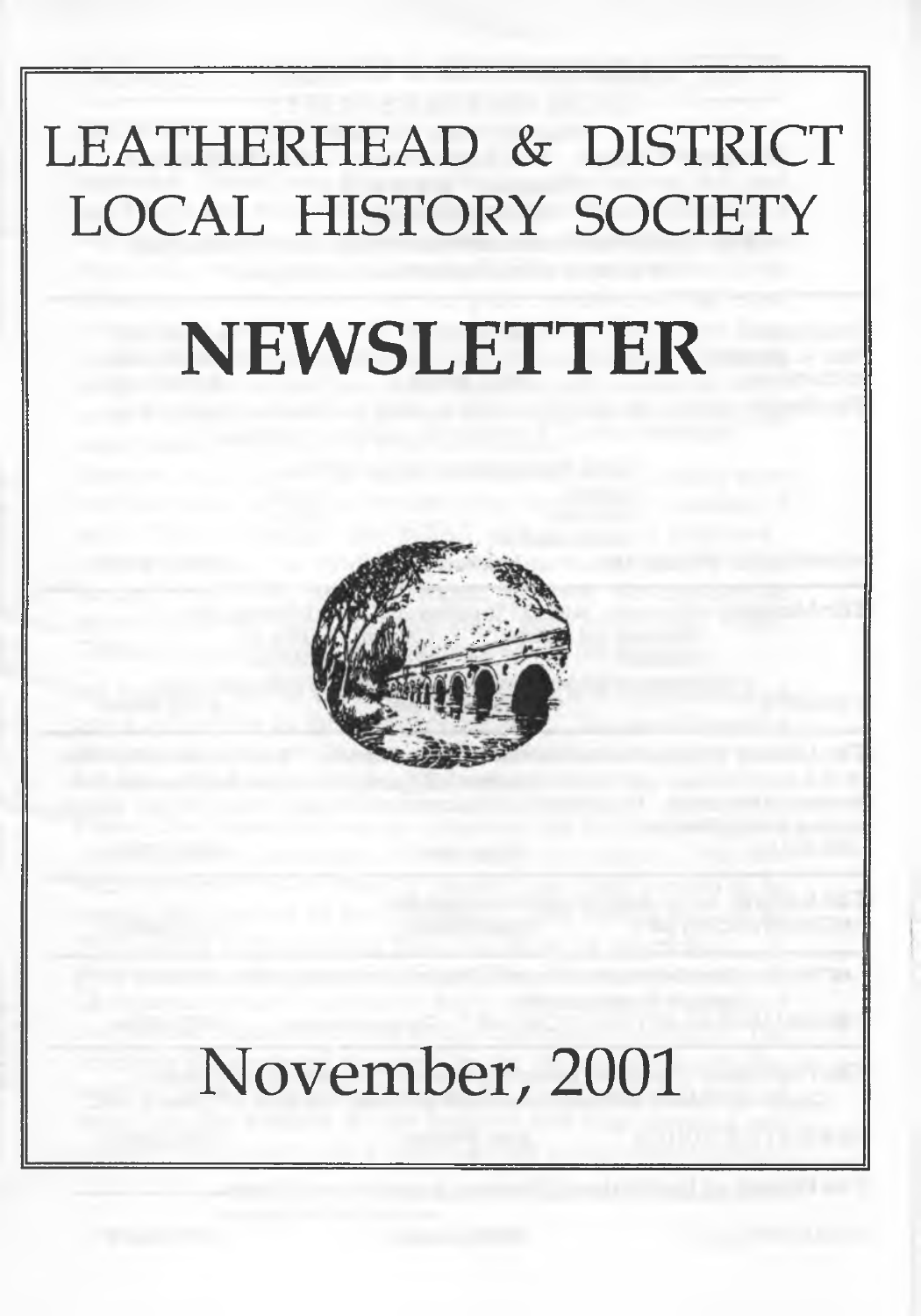| <b>LEATHERHEAD &amp; DISTRICT</b><br><b>LOCAL HISTORY SOCIETY</b><br>Registered Charity No. 802409<br>64 Church Street, LEATHERHEAD<br><b>Hampton Cottage,</b><br>Surrey, KT22 8DP<br>Tel: 01372 386348<br>Email: leatherheadmuseum@localhistory.free-online.co.uk<br>Web site: www.leatherheadweb.org.uk                              |                                                                                                                                        |                                                                                             |
|----------------------------------------------------------------------------------------------------------------------------------------------------------------------------------------------------------------------------------------------------------------------------------------------------------------------------------------|----------------------------------------------------------------------------------------------------------------------------------------|---------------------------------------------------------------------------------------------|
| <b>CHAIRMAN</b><br>Peter A. Tarplee<br>01372 452301<br>The Society meets on the third Friday of the month at the Letherhead Institute from<br>MEMBERSHIP SECRETARY Jack Barker                                                                                                                                                         | <b>SECRETARY</b><br>01372 386348<br>September to May. For details see programme in this issue.<br><b>2002 Membership Subscriptions</b> | <b>TREASURER</b><br><b>Judith Mills</b><br>01372 372146<br>01372 458469                     |
| The Museum will be open until 15 <sup>th</sup> December 2001 at the following times :<br>Thursdays and Fridays<br>$1.00$ p.m. $-4.00$ p.m.<br>10.00 a.m. - 4.00 p.m.<br>Saturdays<br>It will reopen at the same times from 4 <sup>th</sup> April to 14 <sup>th</sup> December, 2002<br><b>Graham Evans</b><br>01372 386348<br>CURATOR  |                                                                                                                                        |                                                                                             |
| The Library at The Letherhead Institute is open on Tuesdays, Thursdays and Fridays from<br>10.30 a.m. to 1.00 p.m. and on Saturdays from 10.00 a.m. to 12.30 p.m. but not on the first<br>Saturday in the month. Exceptionally, arrangements may be made to use it at other times by<br>applying to the Librarian.<br><b>LIBRARIAN</b> | <b>Gwen Hoad</b>                                                                                                                       | 01372 273934                                                                                |
| The Records are available for study by arrangement.<br>RECORDS SECRETARY                                                                                                                                                                                                                                                               | <b>Brian Godfrey</b>                                                                                                                   | 01372 454654                                                                                |
| Lectures.<br>speakers for local societies.<br>PROGRAMME & LECTURE SECRETARY Gordon Knowles                                                                                                                                                                                                                                             |                                                                                                                                        | Co-ordination of the Society's lecture and visits programme and L & D L H S<br>01372 458396 |
| <b>The Newsletter</b> is published quarterly in February, May, August and November.<br>NEWSLETTER EDITOR                                                                                                                                                                                                                               | Copy for the February 2002 issue should reach the Society's Office by 18 <sup>th</sup> January, 2002.<br>John Wettern                  | 01372 459277                                                                                |
| The Friends of Leatherhead Museum support the Society's work<br><b>SECRETARY</b>                                                                                                                                                                                                                                                       | on behalf of the Museum.<br><b>Thelma Lucas</b>                                                                                        | 01372 844345                                                                                |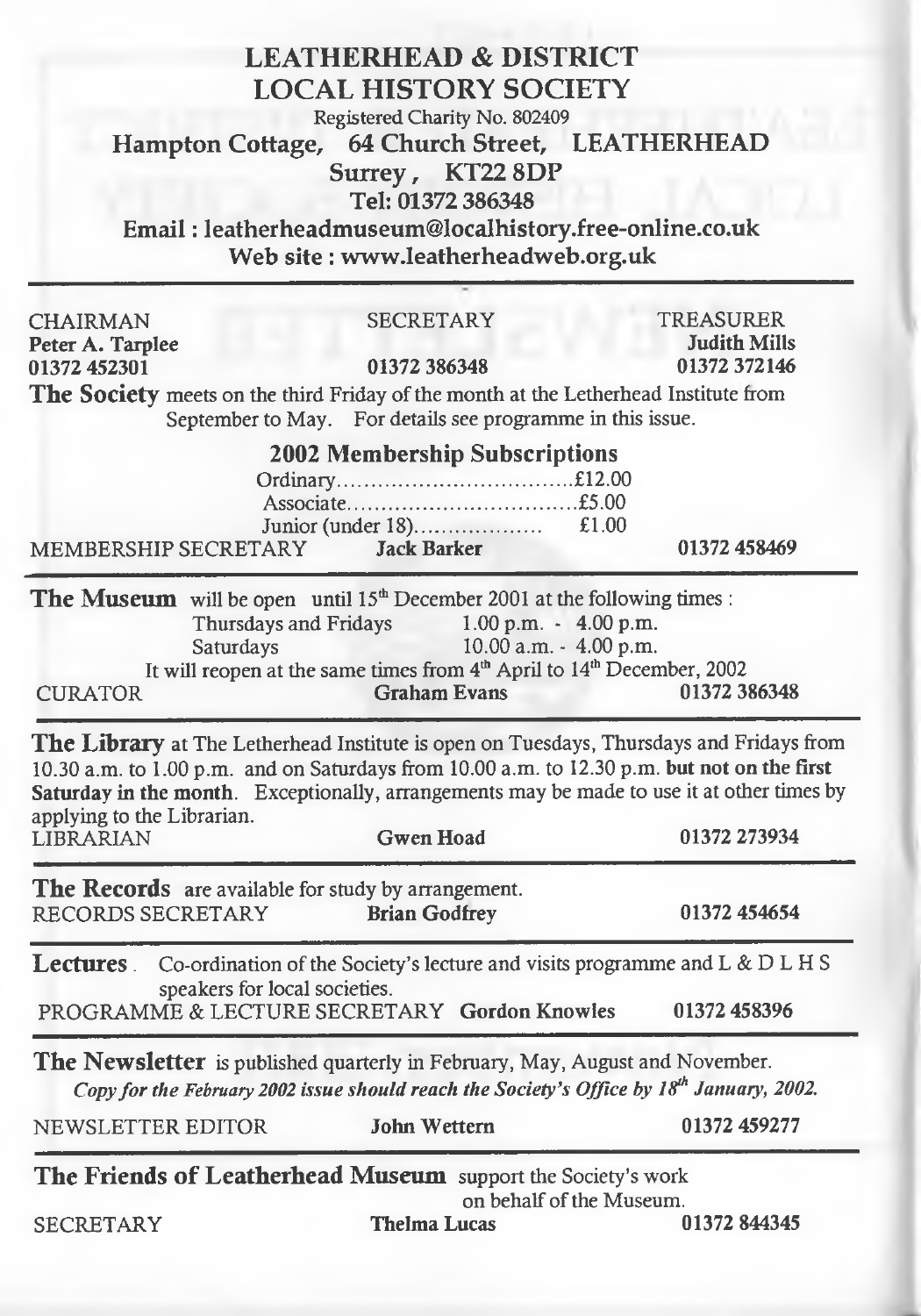## FROM THE CHAIRMAN

September 7th-9th was Heritage Weekend throughout the land and I hope that you will agree with me that Mole Valley had a very good selection of properties open to the public as well as many talks and displays. I was only able to visit a few of the attractions in the District but the public reaction to the event seemed to be positive. I am always intrigued to find a very large number of visitors at our museum who live in the area. Why do people choose to visit their local museum with scores of others when it is open on every Saturday from April to December (and some Sundays) and when it is far less crowded?

However, a number of our members were involved in many ways over the weekend and, on behalf of the organising committee, I would like to thank all who talked, guided, led and displayed : without this help we would not be able to mount such a wideranging event. We must not forget, however, the considerable support that this event receives each year from Mole Valley District Council and that without this it would not happen.

An important part of the Society's activities is the publication of books and articles on the history of our area. This month sees the publication of two new books and elsewhere there is a report from the acting Sales Secretary giving full details.

Friday, 21st September was an important day for the Letherhead Institute and the Leatherhead Community Association. This was when the new lift was officially opened, and I was pleased to be among those invited to the ceremony. The ribbon was cut by Nigel Childs as he emerged from the lift in his wheelchair. A short speech was made by Councillor Maurice Homewood, Chairman of MVDC followed by Mr H. Riddlestone, Chairman of the Institute Trustees and Joan Kirby, Chairman of the LCA. The ceremony demonstrated the need for the lift and it was the first time that some of the guests had seen the Abraham Dixon Hall. I hope that this addition to the Institute will help some of our members who come to the Friday talks and it may enable some to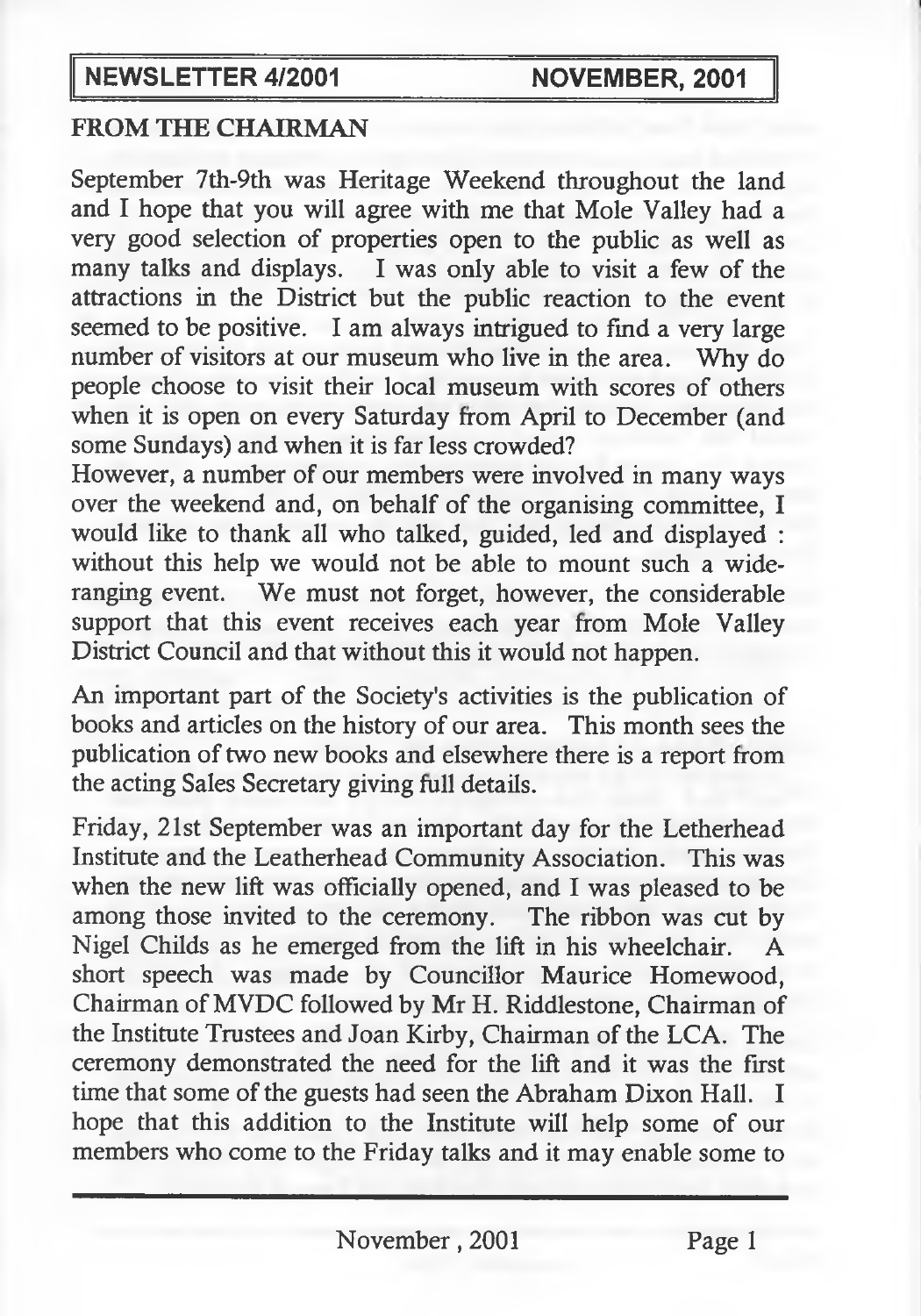come who have hitherto been unable to. We congratulate all concerned in this achievement. During the afternoon the Society, together with other regular users of the building, had a stall in the Institute, demonstrating to members of the public who came to the Open Day what we did. This display was organised by our museum curator, Graham Evans and created considerable interest in our activities.

I had the pleasure of meeting Maurice Homewood again on 6th October when I welcomed him to the 21st Birthday celebrations at our museum. He cut the cake, which we all enjoyed, and then visited the Victorian school before returning to the museum to present the prizes for the photographic competition. We are grateful to the Friends of Leatherhead Museum for arranging all the various activities on that day and for providing the publicity for the museum.

Finally, although it is only just October as I write this, I must thank everyone for their help during a busy 2001 and wish you all a Happy Christmas and a Prosperous New Year.

*Peter Tarplee*

#### JOHN WALL - An Appreciation and Tribute.

John was a quiet and resourceful man, who was liked and respected by all who knew him. He had become a member of our Society several decades ago before he came into prominence, during his long service with the dedicated team of enthusiasts who were, during the latter part of the Seventies, rebuilding and renovating our newly-acquired **Hampton Cottage** By recalling those days he later proved invaluable in assessing the current soundness of this building — now our Museum.

During the earlier part of the Nineties, when two of our Trustees unfortunately moved from the district, John was asked and agreed to become a Trustee and so participate in the joint task of caring for this building—for him, with putty and paint. In the last year or so unfortunately, John's health was deteriorating so that he had to restrict his activities to just attending our Trustee Meetings.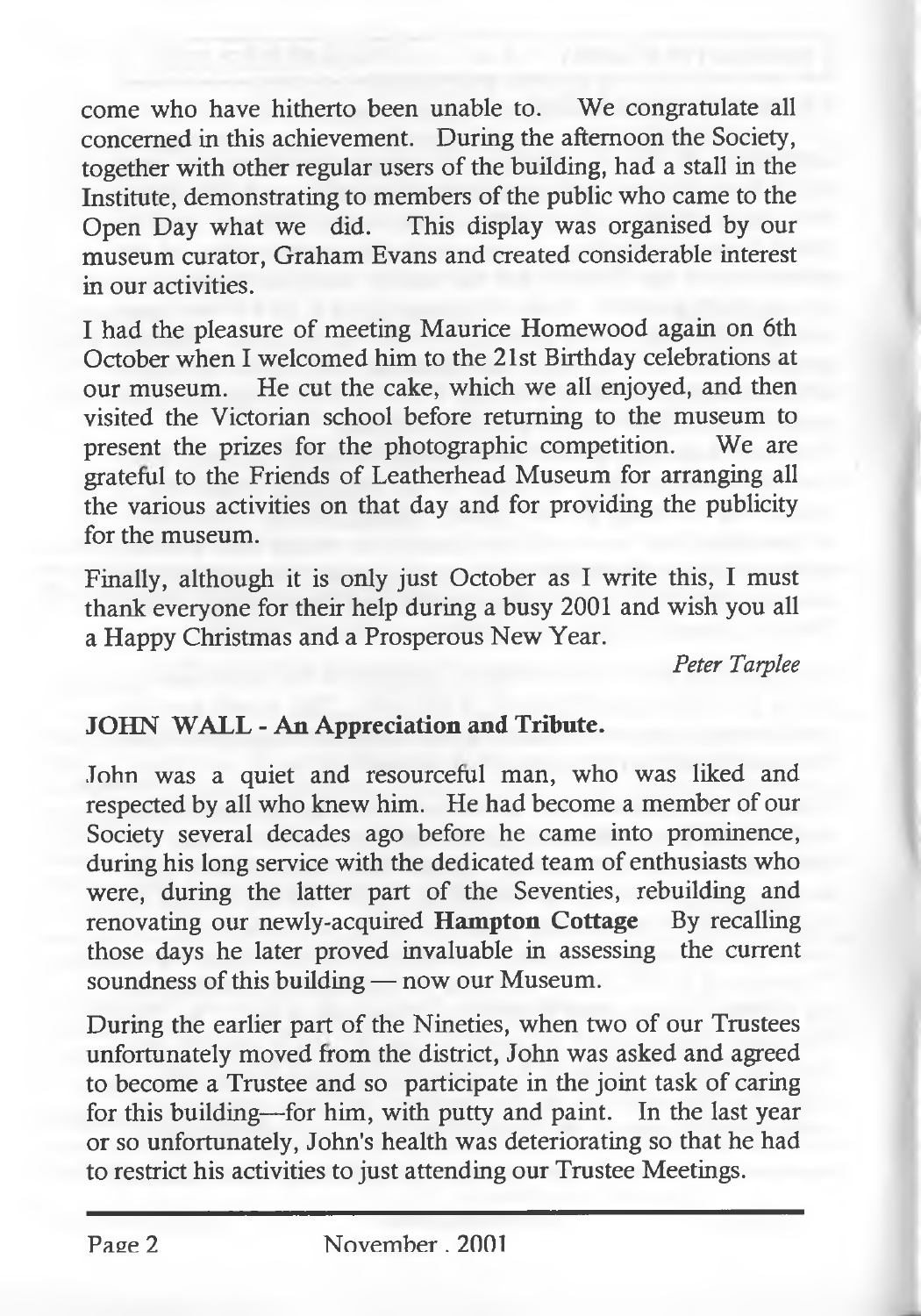John was also a long-standing member of the committee of The Friends of Leatherhead Museum.

At his Funeral Service, on 3rd September, in St. Mary's Church, Fetcham, attended by about 100 mourners, including Roddy Clube and myself, an impressive oration on his life was given by his son. He spoke of his work as a schoolmaster, then as headmaster of a local school where he developed special skills of educating backward children, with great success, showing his gift of great patience. His service with the Royal Navy, during the World War II was also mentioned.

We send our condolences to his wife, son and daughter. *John Bull, Chairman of the Trustees*

#### NEWS FROM THE LIBRARIAN

Among several recent publications about the history of Bookham, is one from which I quote this month. It is called " *Turville: the Life and Times of Turville Kille"* as told to and written by Wendy Young, and was published in 1998.

"In 1914 I went to work as a gardener at Polesden Lacey, the home of the society hostess, the Honourable Mrs Ronald Greville, who often entertained King Edward VII and other crowned heads of Europe, politicians and members of the Diplomatic Corps. I was told a story about a dinner party which she gave for some distinguished guests. Boles, the butler, who was in charge of the drinks, was half-cut and Mrs Greville, noticing that he had a problem, passed him a note on which she'd written, "Please leave the room, you're drunk". Instead of reading it, he passed it unopened to a guest, who read it and then put it into his pocket. I often wonder what she said to Boles the next morning, but Mrs Greville would never have given him the sack because, when she died, she left him a substantial amount of money in appreciation of his services to her.

I lived in the bothy with nine other gardeners. The first journeyman was in charge of us and we had to pay him fourteen shillings  $(70p)$  a week for our keep. During my first week there, I decided to have a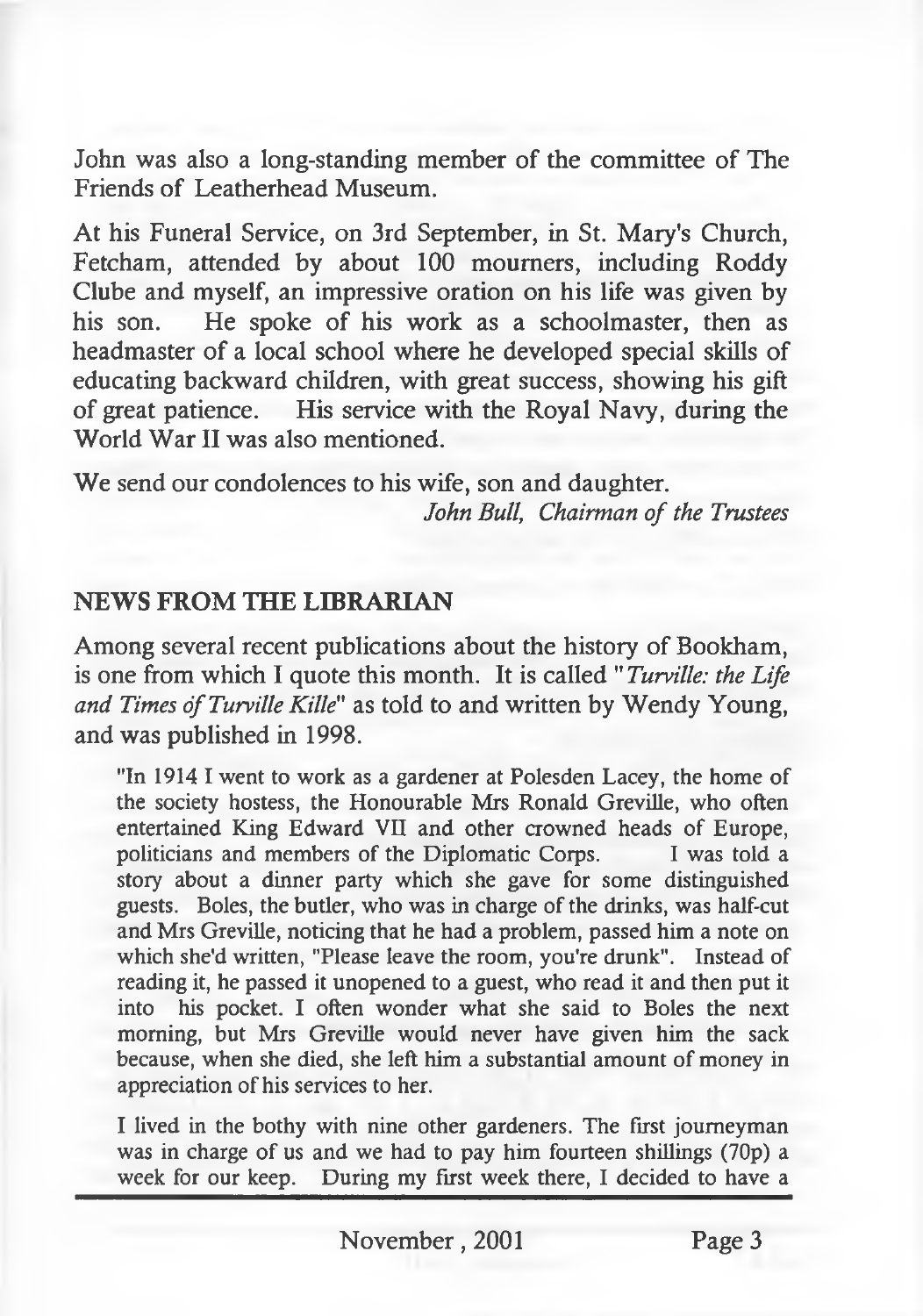bath. It was the first time I'd seen a real bath with taps and running water because, if you remember, at home we used a galvanised bathtub. I locked the door and got into the bath and stretched out to enjoy the luxury of it — then I fell asleep. I awoke to hear someone hammer on the door and shouting *"Is anyone there?'. "Yes\",* I shouted, *"It's Turville and you've woken me up".* I looked at my watch and it was well past midnight and the water was cold. I wasn't allowed to lock the door again"

This book and other books in the Society's Library are housed within the Letherhead Institute's room, and is open to our members only when the L.C.A. Library is open to its members. (See details on inside cover of this Newsletter).

Do not forget your current L&DLHS card when you use the library.

Recent additions to the library include:

#### $SURREY - Individual Towns & Villages$

#### LEATHERHEAD

RICE-OXLEY, Mary — *The Swan, Leatherhead and its Brewery: 300 years of History.* L&DLHS, 2001

#### SURREY - Archaeology

VINCENT, Alex —*Roman Roads of Surrey.* Middleton Press, 2001

#### SURREY - Literary &Other Associations

CHISHOLM, Kate — *Fanny Burney: her Life, 1752-1840.* Vintage, 1999

*Gwen Hoad*

# THE DALLAWAY LECTURE

# How the Railways came to Leatherhead

Why Leatherhead came to have three stations was explained by Gordon Knowles in his lecture to a full hall at our October meeting. Numerous railway companies were set up in the nineteenth century, but most of them were forced into bankruptcy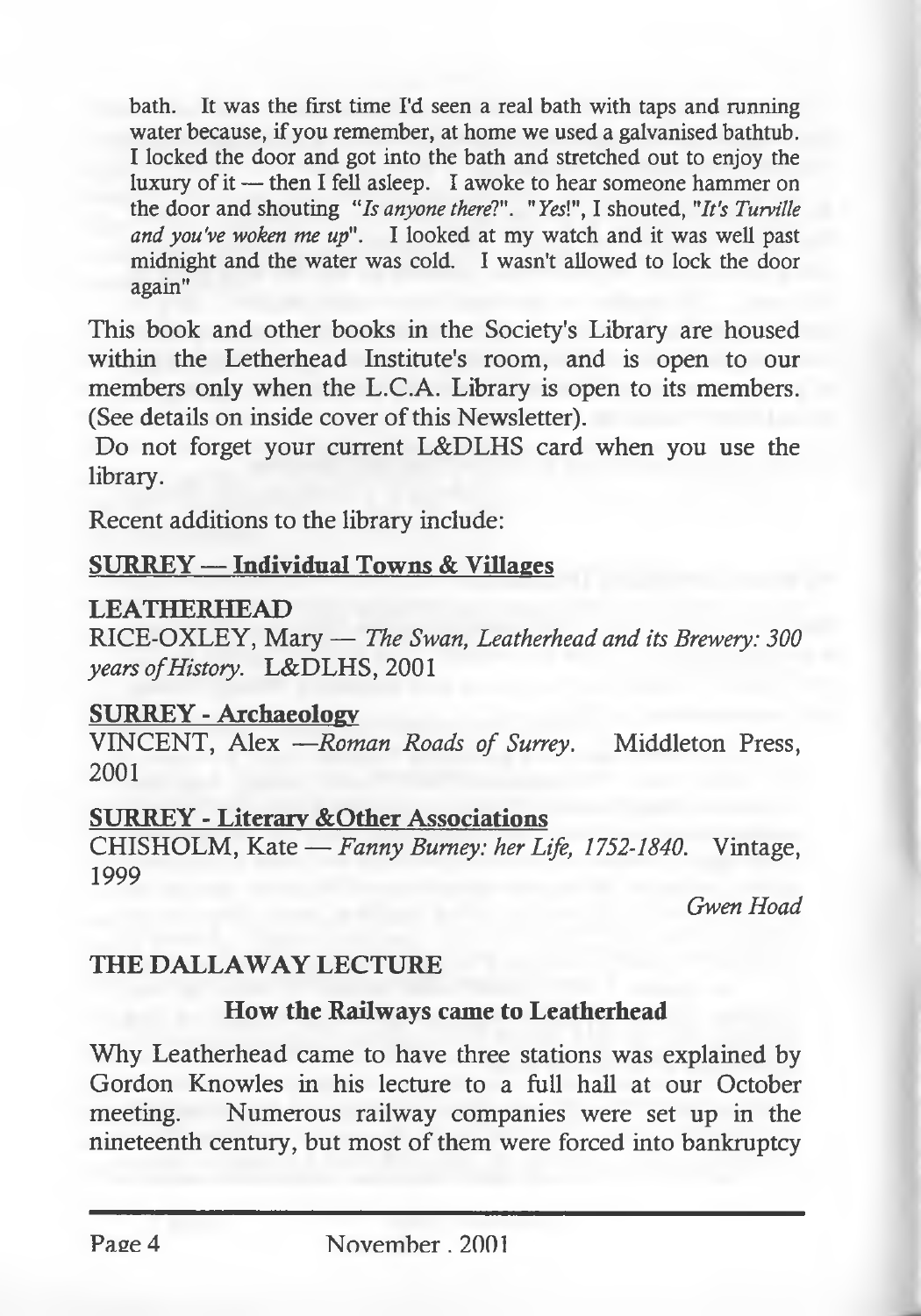or taken over by rivals: a few contracted out their operations. Shades of Railtrack's woes today !

The first main line railway in Surrey was that of the London and Southampton Railway Company, which ran from Nine Elms to Woking Common by 1838 (the station there faced towards the *first class* estates to the South which was the only habitation there at the time). A branch to Guildford was opened in 1845, and the direct route to Portsmouth through Godalming in 1859.

By 1848 the London Brighton and South Coast Railway had a line from London Bridge through *Reigate Junction* (which became Redhill) where it was joined by the South Eastern Railway's Dover line. The Reading, Dorking and Reigate railway which was quickly absorbed by the S.E.R. was intended as a link between the Channel ports and the Midlands and Wales, but the broad-gauge Great Western Railway refused to co-operate.

The London and Croydon Railway Company amalgamated with the London, Brighton and South Coast Railway and extended its line as far as Epsom by 1847. In 1856 the Epsom and Leatherhead Railway Company was formed, one of the promoters being Thomas Grissell of Norbury Park. The single track ran from near the old Epsom Town station in Upper High Street, to Leatherhead gasworks adjoining the Kingston Road. A single platform was reluctantly provided at Ashtead. By 1860 the London and South Western Railway Company had built a new Epsom station to serve Waterloo; there was joint working of trains by the two companies between Epsom and Leatherhead, but using separate, but linked stations in Epsom .

The London, Brighton and South Coast Railway set up the Horsham, Dorking and Leatherhead Railway Company to preempt that route, building a new station at Leatherhead in 1867 and also Waterway Road to attract passengers. The station is a listed building which has changed little over the years, apart from the platform canopies, the lighting and the recent loss of the signal box.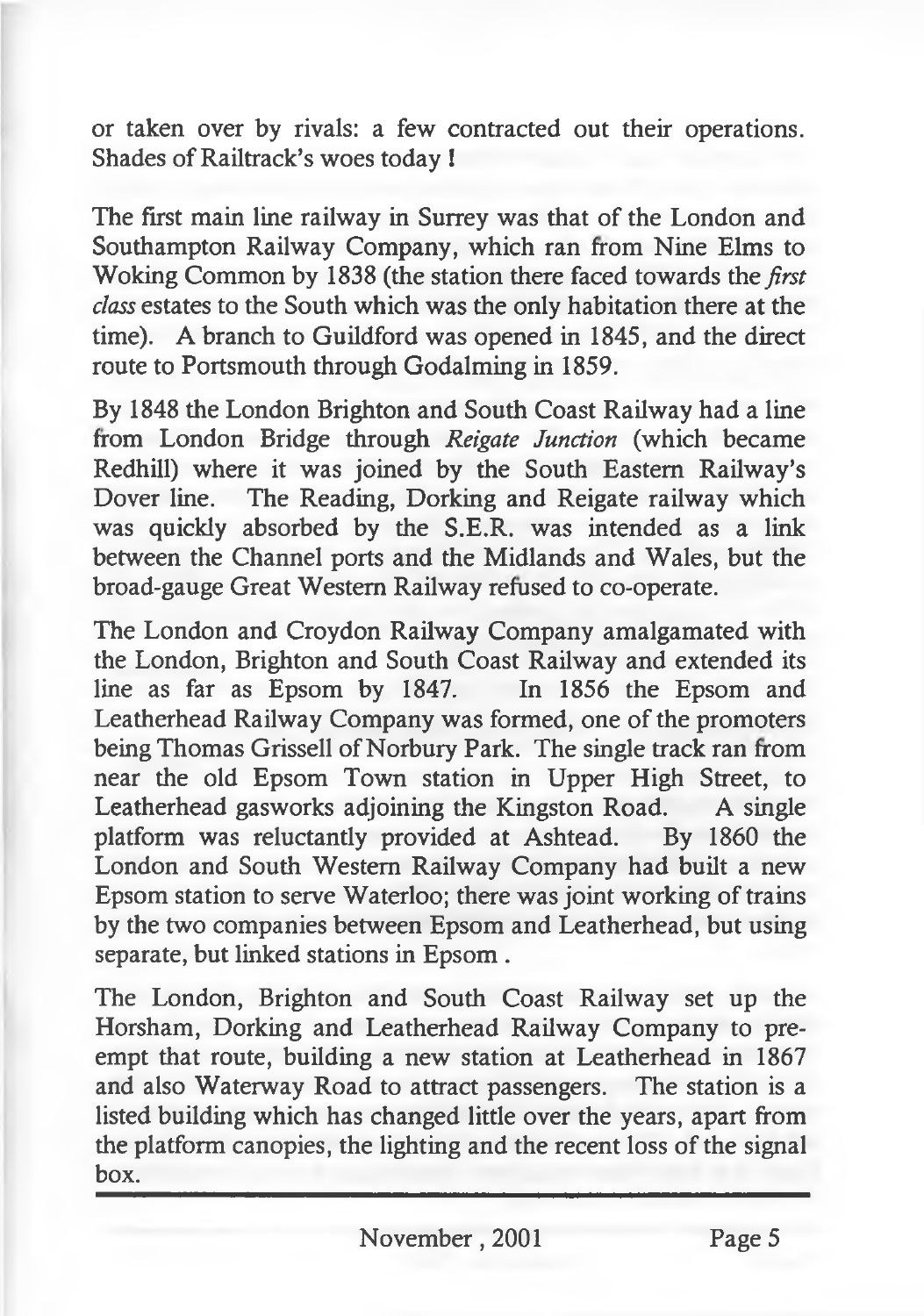The London and South Western planned a connection to Guildford, or at least a spur as far as East Street, Bookham, while the London District Railway proposed a line to Guildford with a spur to Leatherhead. The New Guildford Line was opened by the L.S.W.R. in 1885, using that company's station in Leatherhead which was later demolished in order to build the industrial estate. The station at Effingham Junction was delayed for another three years by a change of plan from a site inside a triangle of tracks.

All local railway companies became part of the Southern Railway system in 1923, when the separate London and South Western station was closed and the lines from Dorking linked to those from Guildford. A station was planned for Fetcham in 1935, but the developer refused to contribute to the cost. A loop line through Chessington was begun from Motspur Park but remained incomplete at the outbreak of WW2. A proposal has recently been made to extend the line to serve the new housing developments on the site of the Epsom mental hospitals.

*Derek Renn*

# JUNIPER HALL : Visit to the Field Studies Centre on 11th August.

From its origins as a 17th century inn on the Fredley Park Estate the hall was developed into, firstly, a Georgian house and to what is today a Field Studies Centre. Ann and John Bebbington, who have run the centre since the late 1970s, are obviously fascinated by the extraordinary group of buildings over which they preside today.

We were shown the exterior remnants of the old inn, brewery and stables together with tantalising evidence of vanished former structures, including a view from the road, where the only passing traffic that we saw was a carriage and pair, complete with bridal couple. From the back of the buildings we could trace vestiges of the past, but there is obviously more to discover as a handyman found last year when the ground beneath his feet collapsed into a previously undiscovered well.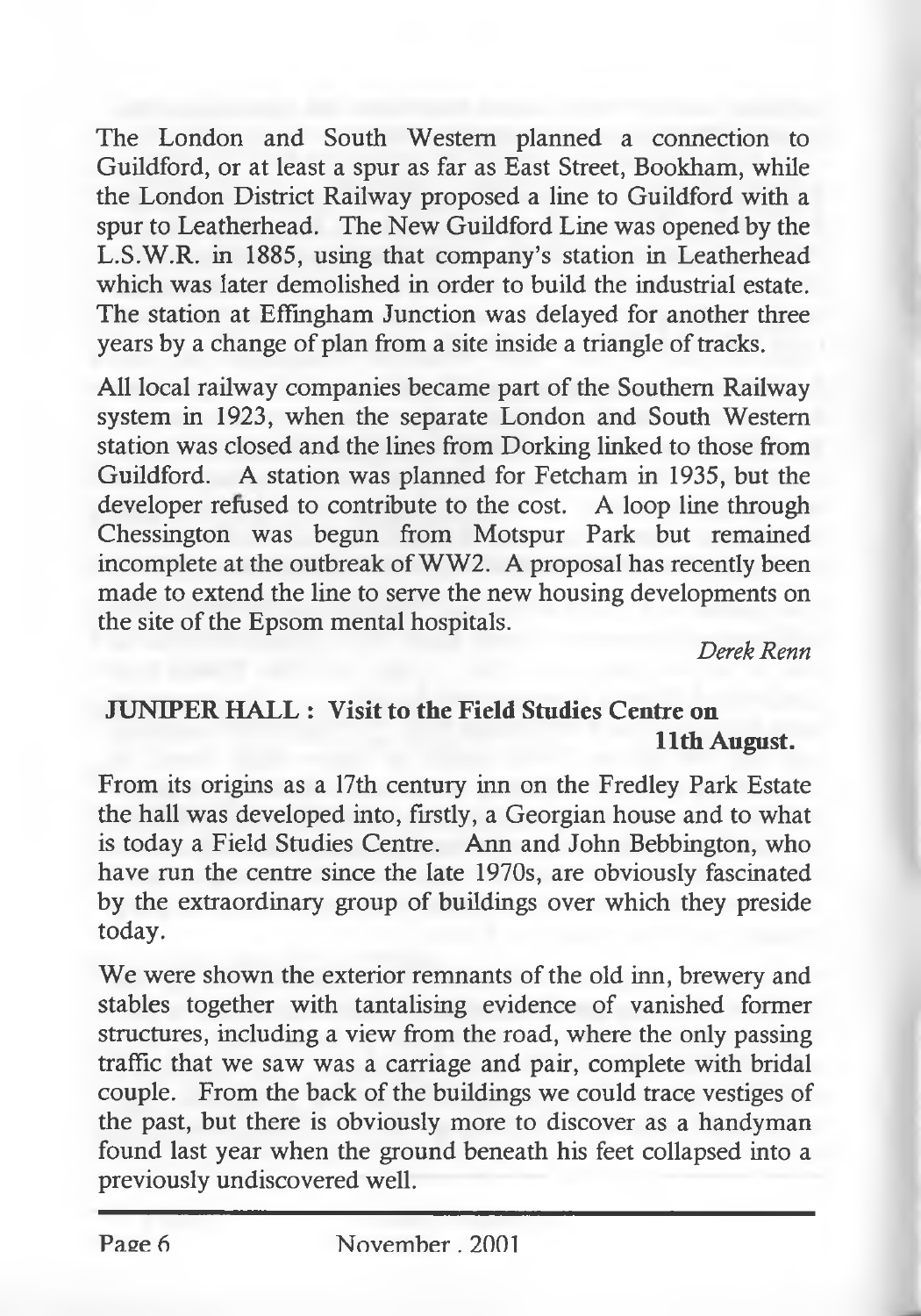The Georgian entrance aspect to the house was changed by Victorian successors together with the roof line, but there are still remnants of the old garden with its beautiful cedars and walls, and the restored ice house was extraordinary. In the house the group were fascinated by the Templeton room with its gold leaf and Wedgwood plaques and its link with Fanny Burney and the French *'aristo'* refugees.

Our thanks to Ann and John for their enthusiasm and dedication which made our afternoon so interesting.

*Cherry Pepler*

#### MUSEUM UPDATE

Where do I begin? It seems a long time ago since March when I first volunteered to take on the job of curator at the Museum. Since that time, many things have happened (all for the best according to reports) at the Museum and are still continuing to happen. For a start, new displays have been introduced and are changing frequently. All displays are now clearly marked and labelled. Full use is being made of the new cabinets and also the wall cabinet which was kindly donated to us, and, maybe it's things like this and of course publicity from the Friends which have increased our number of visitors. Talking of visitors, Heritage Weekend proved very popular as did of course our Museum's 21<sup>st</sup> birthday celebration. We have also had numerous organised visits from schools and other clubs and societies over the last few months. A couple of 'outside' exhibitions were met with good results as well.

I am pleased also to announce that all the archaeological artefacts have now been completely documented. Well done to all involved. On the subject of documentation, the collection of artefacts held in the Museum store, is still progressing but I think we are beginning to see light at the end of the tunnel! These and the archaeological records will hopefully soon be going on to computer— the next major task. Another task which will take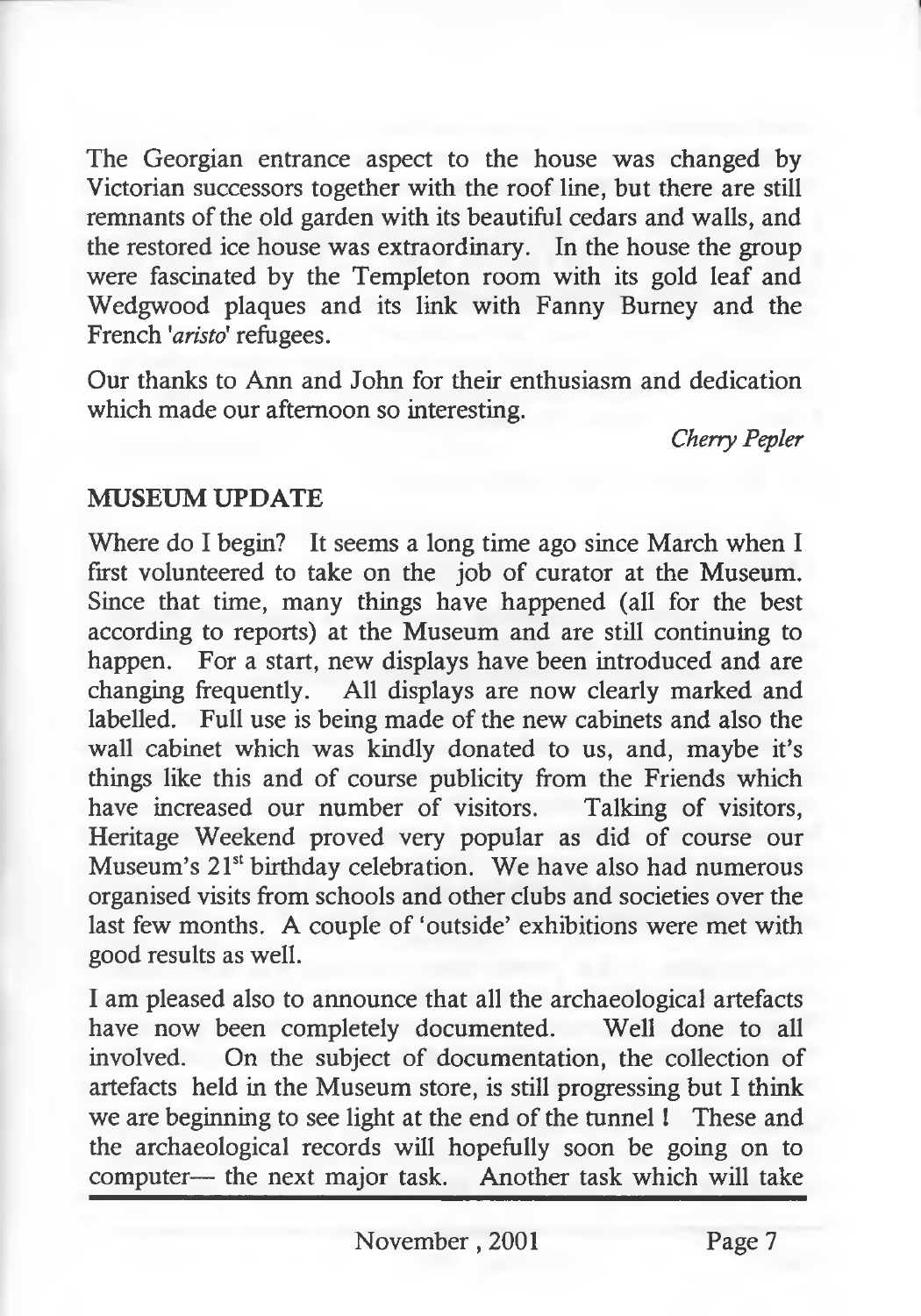place sometime in the not-to-distant future, is the erection of a low humidity 'bubble' down at the store: this will help to preserve clothing, metal objects and many other items.

I could continue for ages on what's been going on and what's going to happen, but all I can say is that if you haven't visited the Museum lately, please come and do so, things are always changing.

To end with, I would like to thank all of those who have helped in some way, however small, to making this a much improved Museum. Merry Christmas to you all.

*Graham Evans.*

P.S. We now have a light down the well!

# TWENTY-FIRST BIRTHDAY HIGHLIGHTS

Anyone seeking the unfamiliar in the streets of Leatherhead would have been gratified on visiting the town on  $6<sup>th</sup>$  October last, the date when the Museum celebrated the 21<sup>st</sup> anniversary of its first opening.

The ring of horses hoofs and the rumble of wooden wheels was the first surprise. It was the Victorian horse bus with a full load of passengers giving tours of the town throughout the day. Intermittent rain made it a hazard for those riding on the open top, but no one seemed deterred. The bus was decked with advert, boards generously donated by local firms, thus helping to keep the project 'within budget'.

In a dry comer of the Swan Centre school children in Victorian costume were reciting Lewis Carroll's poem *"The Jabberwock".* They sat on a bench with slates in their hands under the stem eye of their 'teacher' brandishing an evil looking cane. Even the onlookers seemed cowed.

Meanwhile at the Museum, before an invited audience, an address by Maurice Homewood, the Chairman of Mole Valley Council produced a surprise beyond our imagination. Having performed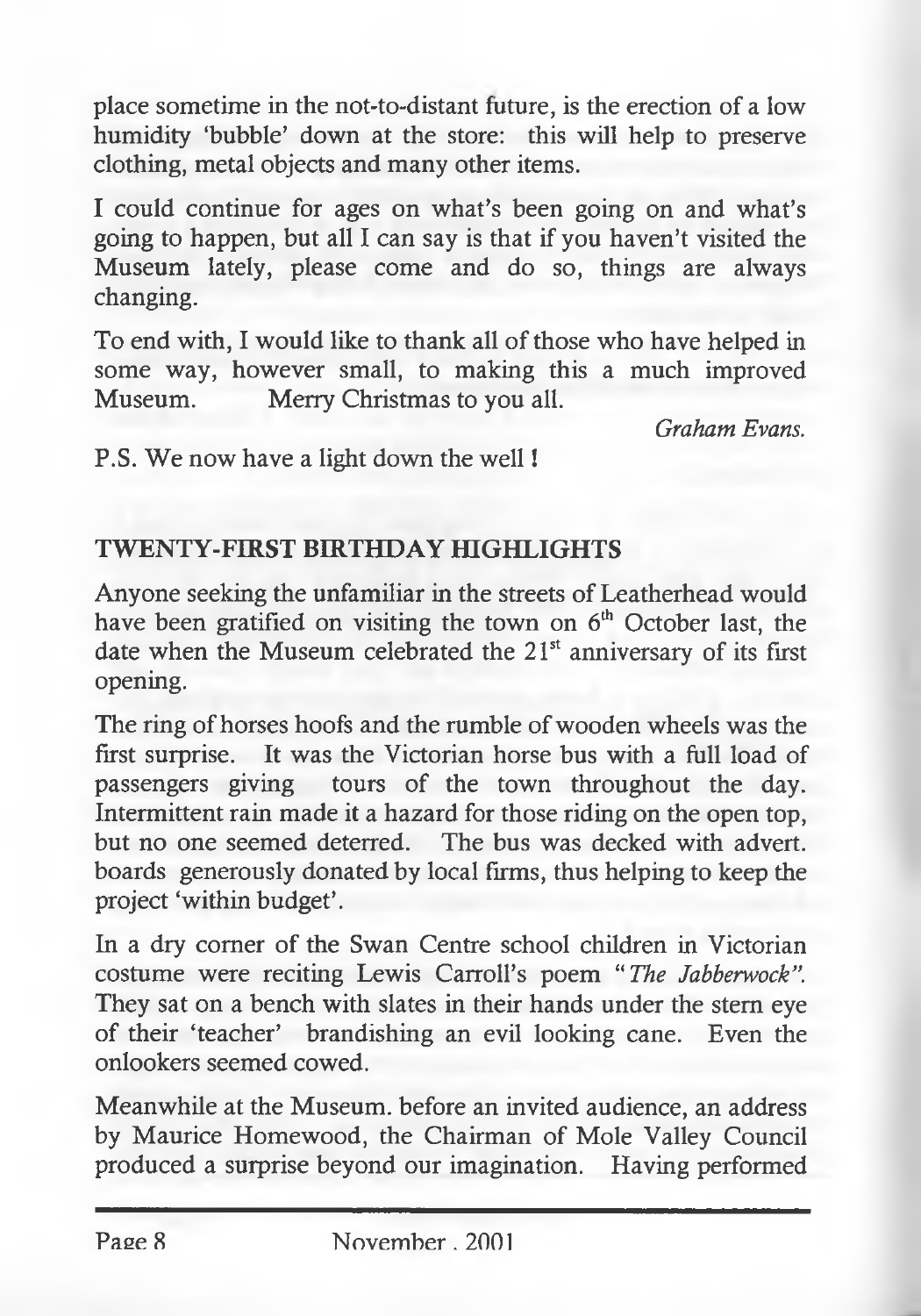the ceremonial cutting of the Museum's birthday cake, he asked to see the Museum's treasured exhibit, the replica of the Anglo Saxon bucket discovered by archaeologists at a local dig. We wondered why this interest . Then came the revelation. He declaimed in Anglo Saxon his poem about the bucket: here it is in translation:

> *Was I meant to be in the mead-hall with the young warriors ? Or among the beer-swillers to hear their boastful words ? Or, in the morning light, to carry milk ? Or perhaps in the treasury to hold precious things ? No man knows what my fate has been. Now here in this hall I live on high - A bucket in bliss, in Leatherhead town !*

The best outcome of the day however was the numbers who flocked to visit the museum : many were townspeople who had never been before. It delighted those who had worked to organise the day of celebration because this was the prime reason for their efforts.

*John Wettem, Chairman, Friends of the Museum*

*STOP PRESS* **—** *It has since been confirmed that the number of visitors to the Museum on that day was an all-time record.*

#### PUBLICATIONS

This month will be a very active one for the Society regarding publications. First of all it is expected that Phillimores will have available the new book "*Leatherhead*, *A History*" by Edwina Vardey. This hard back book, price £15.99, will be on sale at all local book shops as well as at our museum and monthly meetings. The Society gains from all sales of the book but it will be especially helpful if as many members as possible could obtain their copies from our meetings, from our museum or from me, as then the Friends of Leatherhead Museum also make some money.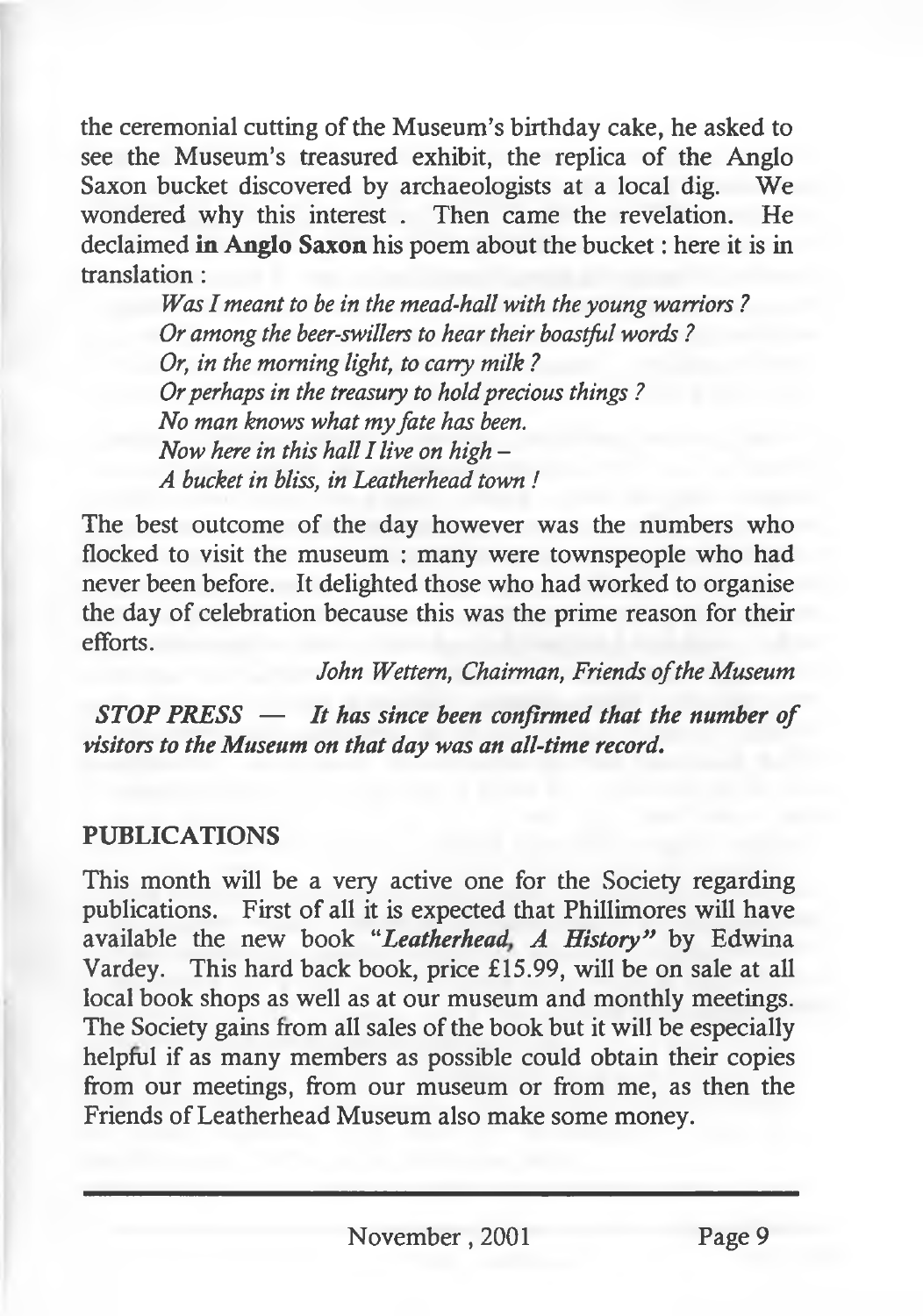It is a number of years since Edwina wrote *"History of Leatherhead"* which the Society published, and it has been out of print for a considerable time. So we anticipate a great demand for this new book which has been updated in many ways and includes a number of previously unpublished illustrations. I am constantly being asked why there is not a good history of Leatherhead available since the earlier book has been unobtainable: well, from now there will be. There is no excuse for not having a copy or for not knowing what to give your friends and relations for Christmas.

Secondly, we are publishing " *History of Headley"* edited by Jack Stuttard. This book will be similar to our recent volumes on Ashtead and Fetcham, where various chapters have been produced by different Society members and the whole edited into a single volume by Jack, who, incidentally, also wrote a number of the chapters. Headley is adjacent to Ashtead and Leatherhead and yet perhaps we do not know as much about its history as we might. This new book which gives details of the village's history from pre-Roman times to the present day will readily fill a gap in everyone's local history library. The book will be launched at Headley Village Hall at 8.00 p.m. on Thursday, 29th November with a display of local photographs and documents. We hope that all our members will come to this function to see the book, drink some wine, visit the display and meet our friends from Headley. Copies of the book will be on sale price £7.95.

On behalf of the Society I would like to express our thanks to both Jack and Edwina for producing these books. I know how much work each of them has put in to get the books completed and I hope that we will all repay them, and the Society, by buying as many copies as possible.

*Peter Tarplee, Acting Sales Secretary*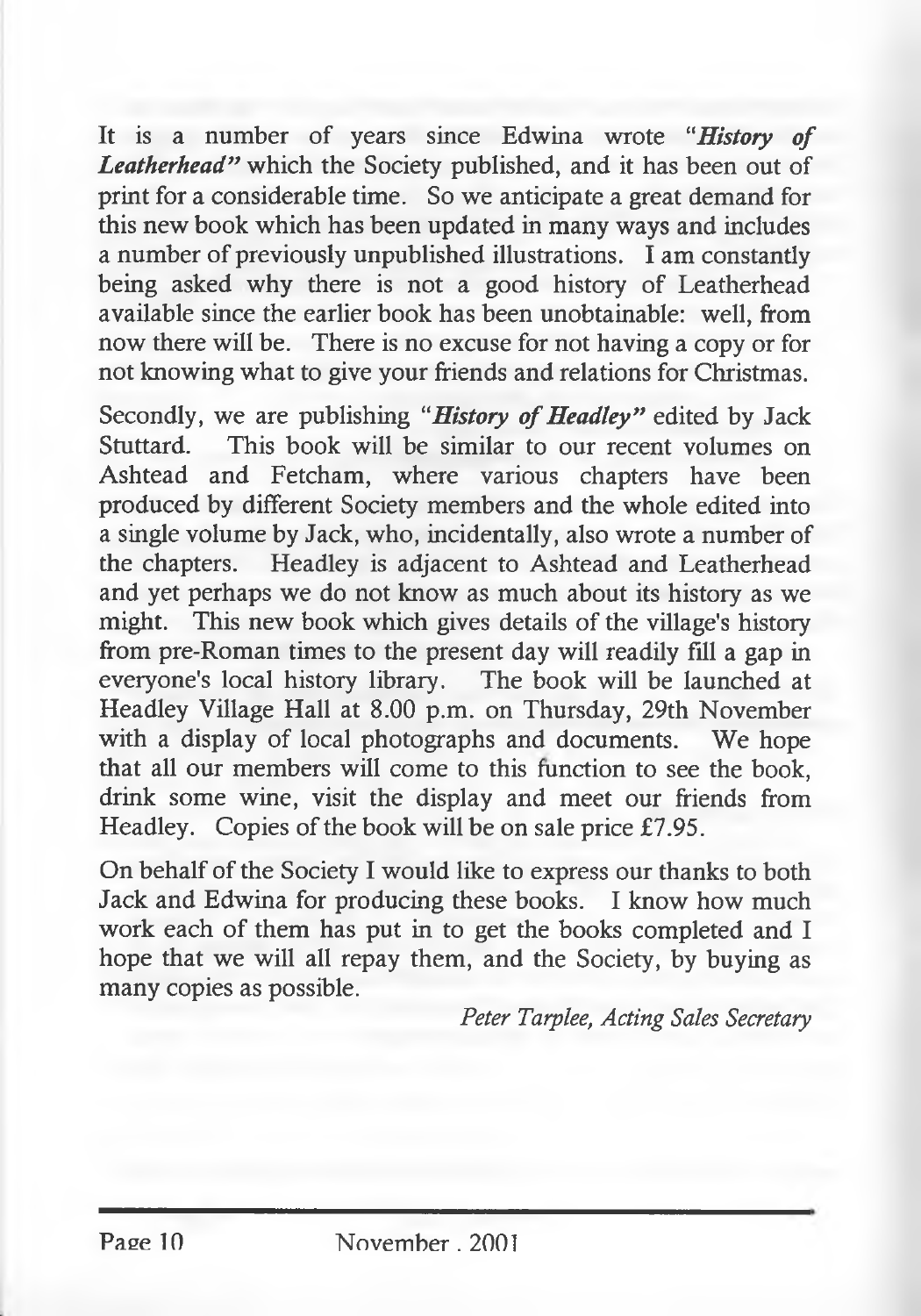#### **BOOK REVIEW**

## *Epsom Past* **by Charles Abdy; published by Phillimore; 132pp; ISBN 1 86077 180 7; Price £15.00.**

In our *Newsletter* of November 2000 I reviewed *"Ewell Past"* by Charles Abdy and now just one year later he has produced *"Epsom* This book describes the history of Epsom from pre-historic times to the present day, including the Roman activities on Ashtead Common.

Until the 17th century Epsom was smaller than Ewell but once the curative properties of the waters were known, the spa became established. People were said to drink up to 16 pints of the purgative water on an empty stomach; this must have had an effect! Life at the time of the spa is described, along with the building of the Assembly Rooms and the establishment of the hare warren. After a time the spa declined and the town, like other suburban towns, only began to regenerate with the coming of the railway. As well as the waters, the other things one thinks of about Epsom are horse racing and mental hospitals. Racing on the Downs took place from the 17th century, and the book describes the development of the sport and its effects on the Downs and the town.

Epsom is on clay, and this meant that brick making was important, never more so than from 1899 when the London County Council started to build their group of hospitals on the Horton estate. These were built to house around 10,000 people, just part of the ring of similar institutions around the capital. We are reminded that at the end of the 19th century parish Poor Law Guardians saved 60% of their costs if they referred someone to an asylum rather than keeping them in the workhouse. Doctors were paid a fee for everyone they certified and having an illegitimate child could result in certification. The hospitals provided work for local residents, new housing development and the establishment of St Barnabas church and parish.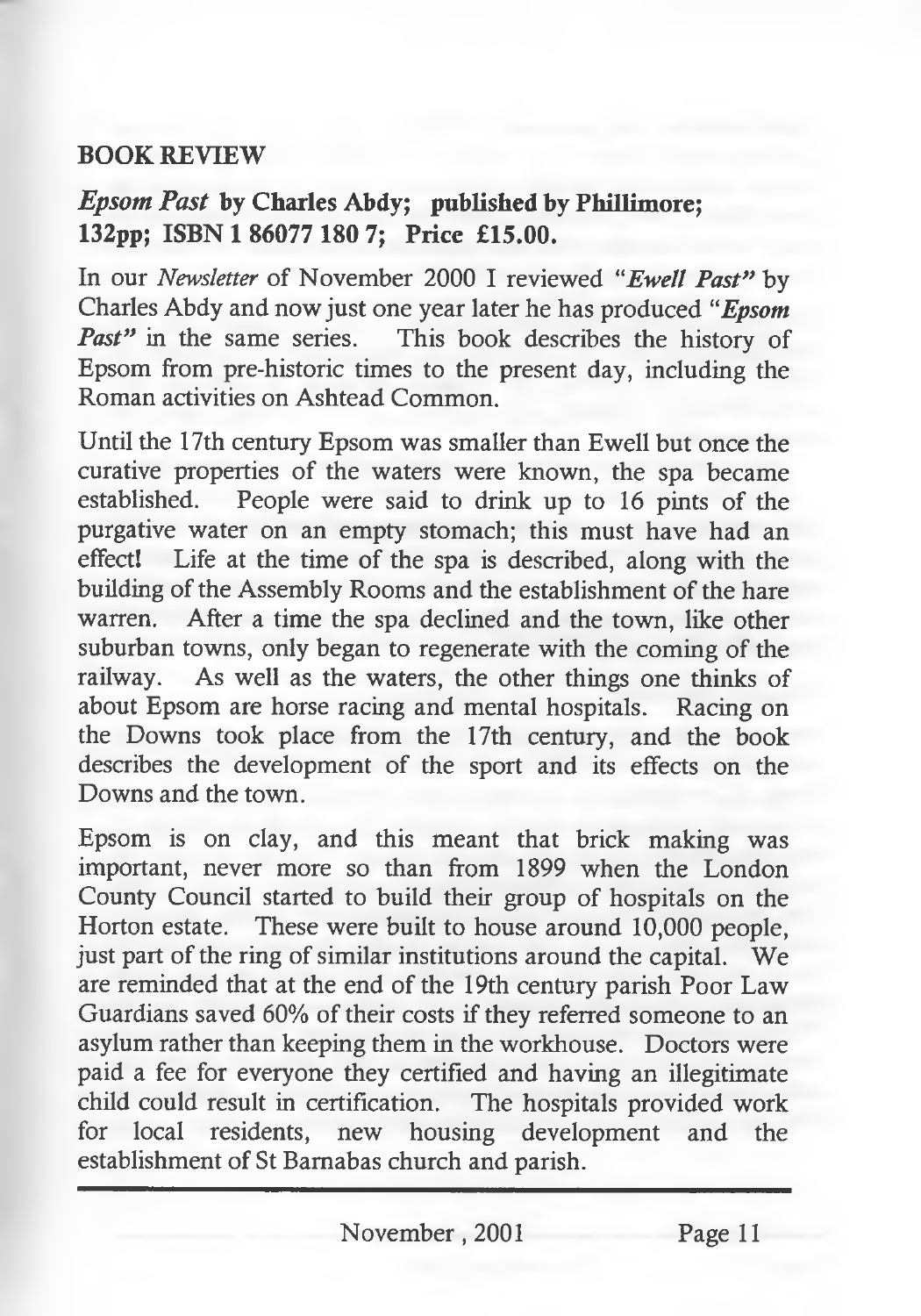Epsom had the first automatic telephone exchange in the United Kingdom and the first lady 'postman'. Charles Abdy portrays an eclectic selection of people from Mrs Mapp the bone-setter to James Chuter Ede, and from Tom Walls to George Woodcock the trades union leader. He also describes a selection of old and interesting buildings.

The book is well illustrated although I did not think that the reproduction of all the photographs was as good as sometimes However, for anyone wanting a concise but comprehensive history of Epsom this volume can be recommended.

#### *Peter Tarplee*

This article, reproduced by permission of the Editor of the parish magazine "Fetcham Herald", seems to have a topical ring, not only because we are close to Remembrance Day but because of our thoughts on things that have happened since  $11<sup>th</sup>$ September this year.

#### "OLD CODGERS"

Two years ago I described the old men, shuffling down the aisle during Remembrance Service, as Old Codgers. It isn't a term of abuse, (Chambers says *"A man, a chap, especially old').* As I was one myself, I was surprised that a couple of people took offence. I used the phrase to try and identify the gap between us and the younger generations. We grew up in a different world. *'Fear God, and honour the King'* and *'Six of the best for slacking'* was our discipline, enforced by our elders steeped in Victorian values. Even so, they thought the country was going to the dogs particularly when the Oxford Union passed a resolution saying "This house will not fight for King and Country." They did, of course when the time came, for over a year alone in the world, and routed one of the most evil regimes in history. Many gave their lives, all of us gave up six years of our youth.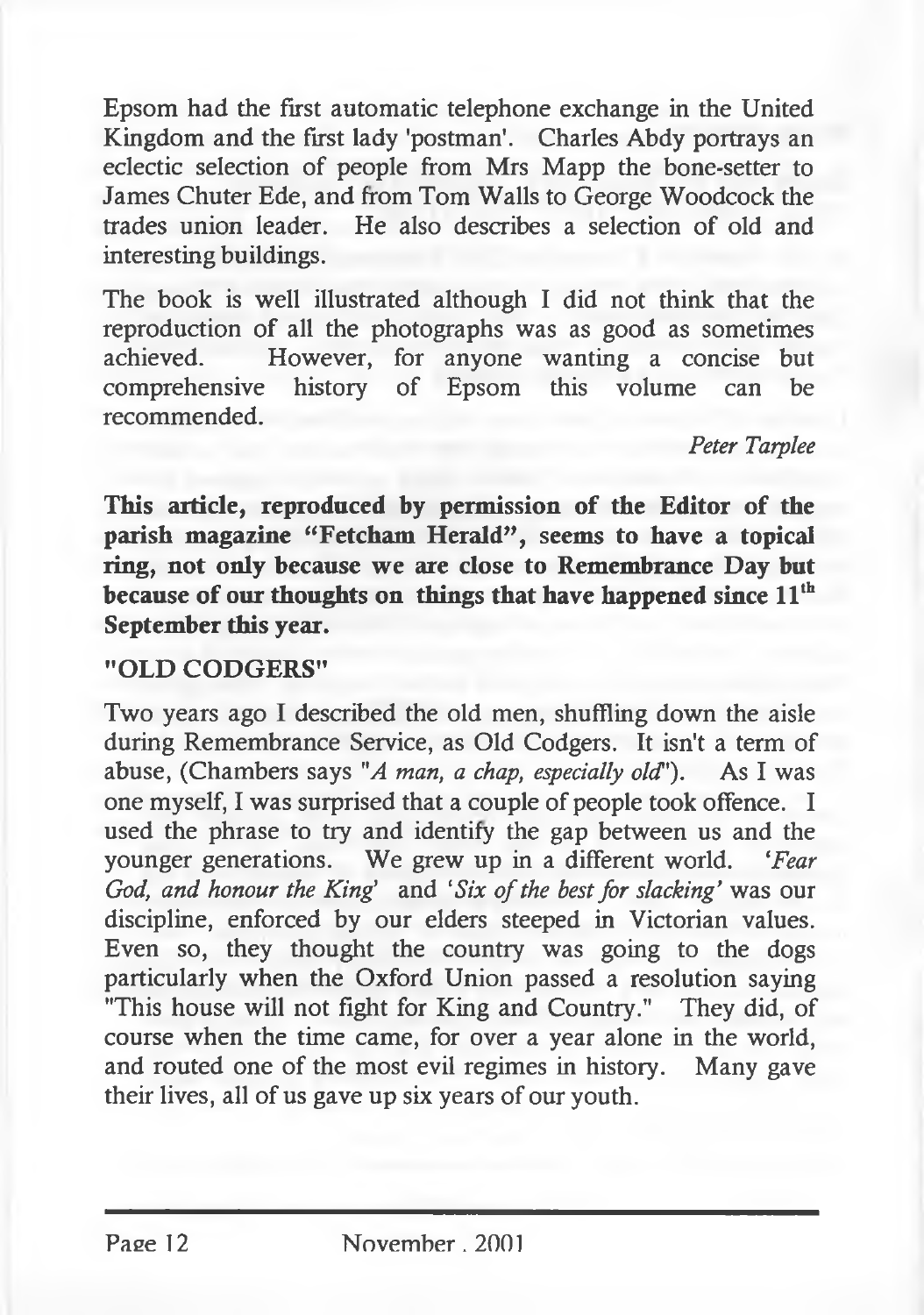So us old codgers can be excused for thinking that the pendulum has swung too far the other way, a Head Mistress threatened with prison for a slap to an unruly child is ludicrous, discipline is too lax today, but we do not want to return to the world of Wackford Squeers. We worry too about the lack of respect shown to our most cherished institutions, the Church and Marriage especially, the vandalising of the Cenotaph and Churchill's statue shocks us. Worst of all youth violence. We recently read that by the Mill Pond in Fetcham, a seventeen year old boy was savagely attacked, robbed, and beaten on the face with a stick by three young thugs, in broad daylight. But — there is another side to the coin.

The young, who backpack all over the world on sponsored trips, often through dangerous countries for various charities, who risk their lives to aid the Third World, who go out as missionaries or stay here to help the homeless and the vulnerable. They show the courage and sense of adventure for which our country has always been famous.

So we do not parrot our fathers' cry. This country is **not** going to the dogs.

*Alec Gunn.*

#### LEATHERHEAD CENSUS PROJECT REPORT

The task of computerising the Victorian census records continues to advance and the group's exhibit at the Heritage Open Day raised a lot of interest. New volunteers have offered their help and the number of questions raised, which the completed survey can readily answer, demonstrates its usefulness. Between two thirds and three quarters of the records have now been entered. It is likely that the winter months will see this stage completed. There is a need for more checkers. The records being copied are sometimes difficult to read. I am told that one set of records shows clearly how the writer progressed from a sober clarity to near illegibility as he progressed from page to page and from glass to glass. Such entries clearly need to be checked with great care.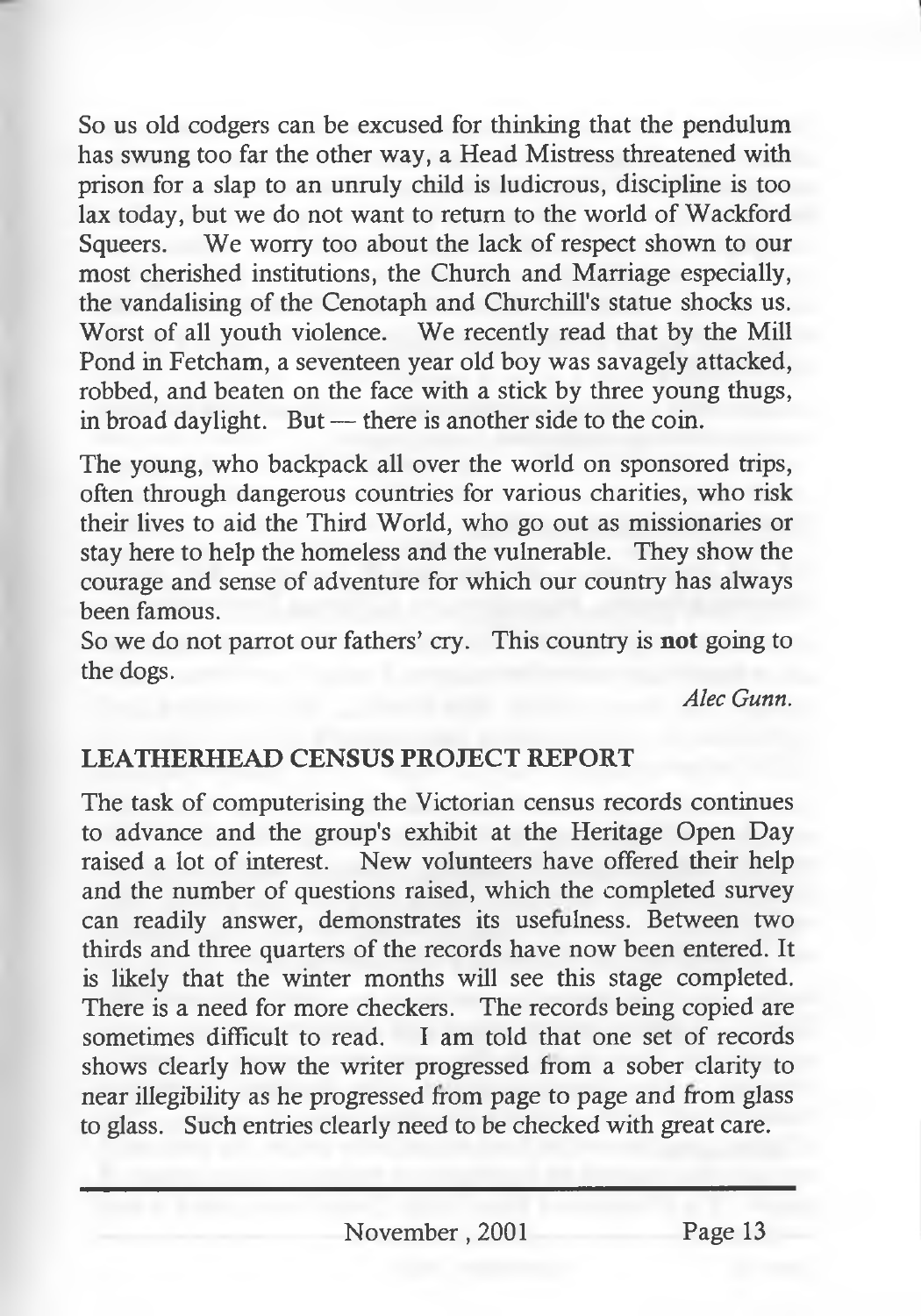The exhibit told the story of Leatherhead people resisting the closure of a footpath by a landowner. On show were the newspaper reports of the court hearing in 1849 and the records of the Vestry (the local government authority up to 1894). The newspaper quoted around a dozen Leatherhead witnesses in detail, the vestry minutes reveal the names of those defending the right of way. Altogether there were over 50 participants and the census added to, confirmed or corrected the information from 30 of these sources.

A most useful beginning has been made and I should like to thank everyone who has contributed to the project.

*John Morris*

#### NEWS FROM THE FRIENDS

For our annual outing this year was in August. We visited Amberley Museum. More about this in Graham Evans' report.

Our Stewards *get together* was a very happy occasion where we got to know each other a bit better and caught up with the latest news of the Museum from Alan Pooley. The committee had hoped that we might be able to find some new Stewards, who are still desperately needed, but only one name was forthcoming.

The Friends Committee's time this last year has been fully occupied with planning the festivities for the Museum's 21st birthday celebrations on  $6<sup>th</sup>$  October. The cake was baked by our Secretary and most beautifully iced by Mrs Margaret Hookey. She very cleverly incorporated aspects of the Museum in her design and we thank her most sincerely for her beautiful work.

On the day of the celebrations the horse bus gave rides around the Town. It was a popular event and demonstrated how much progress has been made in the speed and comfort of modern transport. Our Victorian teacher, Miss Rosalind Crowe was excellent and really captured the imagination of us all. The children from Woodville Road school fully looked the part and I am sure they enjoyed the experience of writing on slates instead of paper. The Chairman of Mole Valley Council even joined in and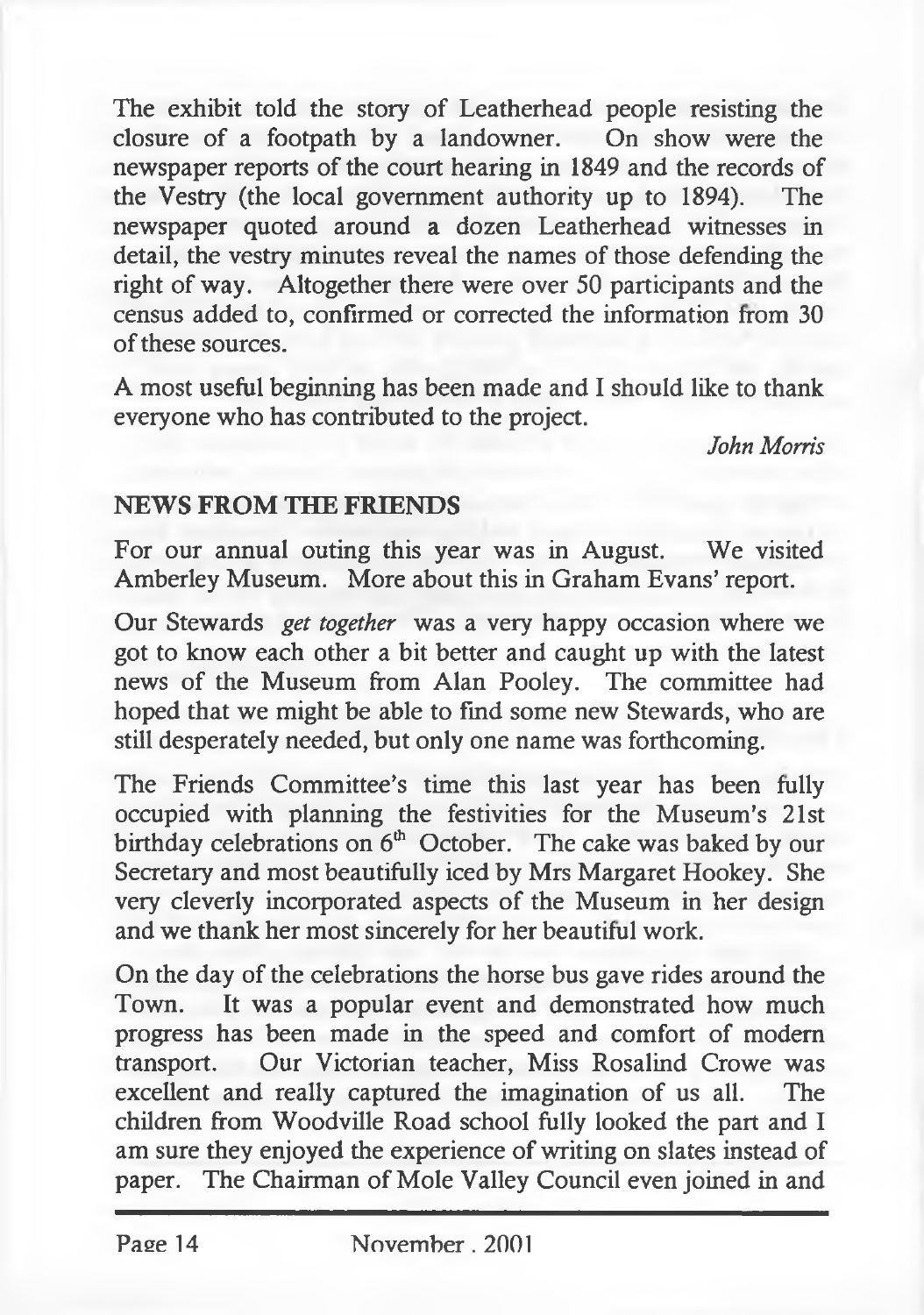thoroughly enjoyed himself. Altogether I think all the hard work was worth the effort and the people of Leatherhead surely can no longer claim that they didn't know there was a Museum in their town.

*Thelma Lucas, Secretary of the Friends Committee*

#### **DAY TRIP TO AMBERLEY**

Back in August, a group of the museum Friends visited Amberley Working Museum. This museum is set in a large disused chalk quarry cut into the South Downs of West Sussex. The weather was good (except for one refreshing downpour) which made the day ideal for visiting this large site. There were over thirty themed exhibits to see, mainly housed in restored or purpose-built buildings ranging from a small tum-of-the-last-century ironmongers, to the large 'Electricity Hall', with a smithy, telephone exchange, bus garage and wheelwrights in between. All types of stationary engines could be seen operating while nonstationary engines, like the Vintage Bus and Narrow Gauge Railway, ran free-of-charge at regular intervals around the site.

Of particular interest were two Duke & Ockenden well pumps. (For those who don't know, Duke & Ockenden had an office in Hampton Cottage where many of the Ockenden family also resided). Another Leatherhead connection was the '*Cleaning Van'* of B.V.C., the company that later was to become Goblin.

Clay pipe making, wood-turning, pottery, broom-making, printing and smithying were some of the crafts cheerfully and informatively demonstrated by the volunteer craftsmen, with some of their wares also for sale. Various walks and nature trails are also on site as is a children's play area.

Although we were there for five hours, it was one of those places you could have stayed all day and still not have seen everything! Unfortunately, the ladies felt it was more of a '*man's museum* however a very enjoyable day was had by all.

*Graham Evans.*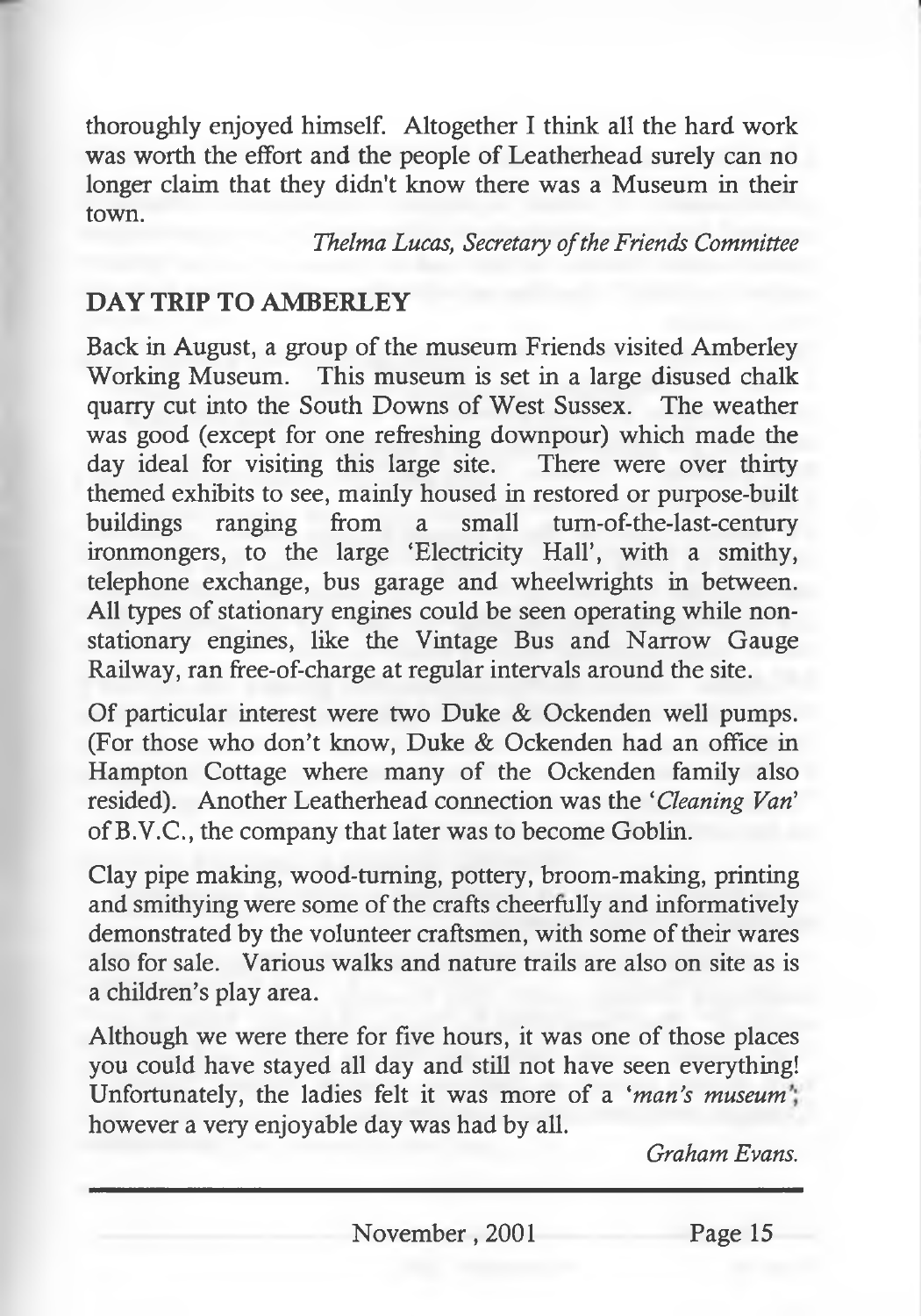# **LECTURE PROGRAMME**

21st December Christmas Miscellany *-.'Leatherhead in Wartime'* arranged by Gordon Knowles. Volunteers for ten minute talks please contact Gordon by the end of November at the latest, earlier if possible. Speakers are still being sought. Ring him on 01372 458396

18th January, 2002 *'The Evolution of the Manorial System'* by Lt.Col. J.W. Molyneux-Child, who will make reference to some local examples. He is an authority on the subject, a lecturer and author of *'The Evolution of the English Manorial System'.*

15th February '*Cobham Houses and Their Occupants'* by David Taylor, local historian and author.

15<sup>th</sup> March 'The Civil War in England' by Alan Turton, Curator of Museum of Local History, Basing. Alan Turton has a special interest in the English Civil War Living History re-enactments. He has taken part in many of these for films and TV including the recent *'History of Britain'* series by Simon Schama.

19<sup>th</sup> April Annual General Meeting followed by a talk by John Morris entitled *'An Update of the Leatherhead and District Census Projecf*

17<sup>th</sup> May *'Mrs. Greville and Polesden Lacey'* by Stephen Tudsbury-Tumer, local historian and author who has lectured to us before on the Lovelace family and Horsley Towers.

#### Local History Course for Leatherhead Community Association and History Society Members

The Autumn course of five lectures on local history at The Letherhead Institute proved very successful and they were well attended. They were given by Gordon Knowles, Derek Renn, Peter Tarplee, Linda Heath, and Edwina Vardey, and covered such diverse subjects as Railways, Manors, Bridges, Industry, Churches, and Compiling a Local History.

*Linda Heath*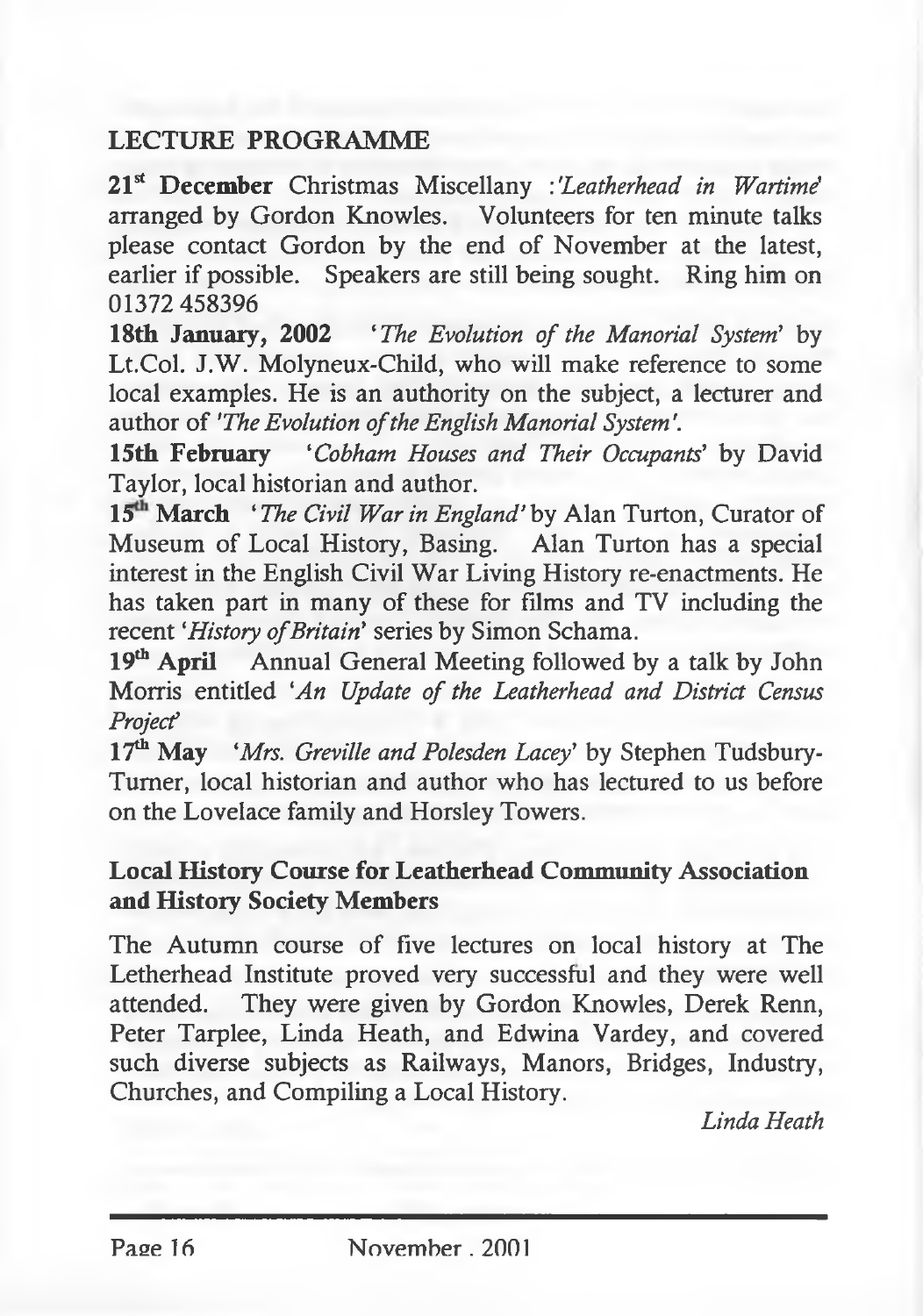# **ANNUAL SUBSCRIPTIONS FOR 2002**

Subscriptions for the calendar year 2002 become due on 1st January next, and enclosed with this Newsletter you will find a subscription renewal form. Please complete the form and send it with your cheque to me at the address shown on the form, at any time from now on.

### Please note the new subscription rates :

#### Ordinary member £12; Associate Member £5; Junior Member £1.

You will see that you can pay a subscription to the Friends of Leatherhead Museum at the same time :

# Single Member £3 ; Couples £5

If you are a taxpayer and wish the Society to benefit from tax refund under the *Gift Aid Scheme* please complete the form at the bottom of the renewal form. Last year's declarations will still be effective but, if in doubt, please complete the form.

If you pay by standing order you should also receive with this newsletter a form for submission to your bank. Please ensure that you send it as soon as possible, to ensure that the bank pays the new rate on 2nd January, 2002.

*Jack Barker, Membership Secretary*

# SURREY ARCHAEOLOGICAL SOCIETY

# Archaeological Research Committee Annual Symposium

Next year the Annual Symposium of the Archaeological Research Committee of the Surrey Archaeological Society will, as it was this year, be held at the Ashtead Peace Memorial Hall. It will take place on Saturday, 16th February, 2002, and our Society plans to have a display at this event.

More details of the programme will be available nearer the day but members may like to keep this day free.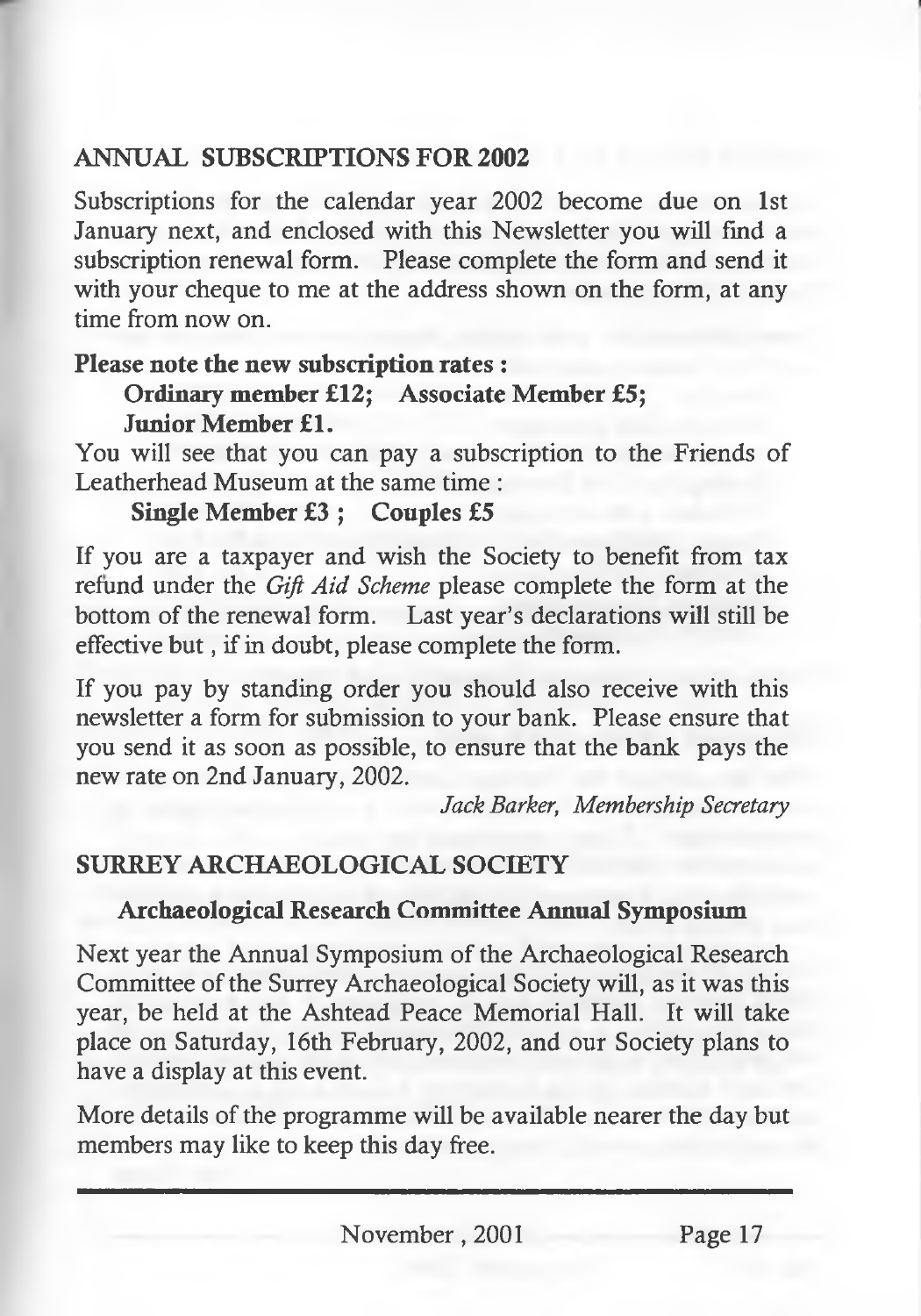# SURREY HISTORY CENTRE

Members wishing to use the Surrey History Centre should note that the centre will be closed for stock checking from Monday, 3rd December to Saturday, 15th December. They will reopen on Tuesday, 18th December.

Please also note that their opening hours over the Christmas and New Year holiday period will be:-

| Saturday, 22nd December CLOSED      |
|-------------------------------------|
| Monday, 24th December. CLOSED       |
| Christmas Day, 25th December CLOSED |
| Boxing Day, 26th December CLOSED    |
| Thursday, 27th December 9.30 - 7.30 |
| Friday, 28th December 9.30 - 5.00   |
| Saturday, 29th December 9.30 - 4.00 |
| Monday, 31st December CLOSED        |
| Tuesday, 1st January CLOSED         |
|                                     |

Normal service resumes on Wednesday, 2nd January, 2002 at 9.30

#### HERITAGE OPEN DAYS, 2002

It has been decided that Heritage Open Days will take place again next year in Mole Valley District with a programme similar to previous years. I have represented the Society on the planning committee for this weekend for the last few years and I feel that it would be good if someone else did this in order to get some new ideas into the event.

It would be particularly useful this year as I shall probably be away during Heritage Weekend and so would not be able to be active during the events. If anyone feels that they might be able to help with this I shall be pleased to discuss with them what is involved. The next meeting of the committee will be held at Letherhead Institute at 9.30 a.m. on Monday, 14th January, 2002 and I will be pleased to come as well if that is preferred.

*Peter Tarplee*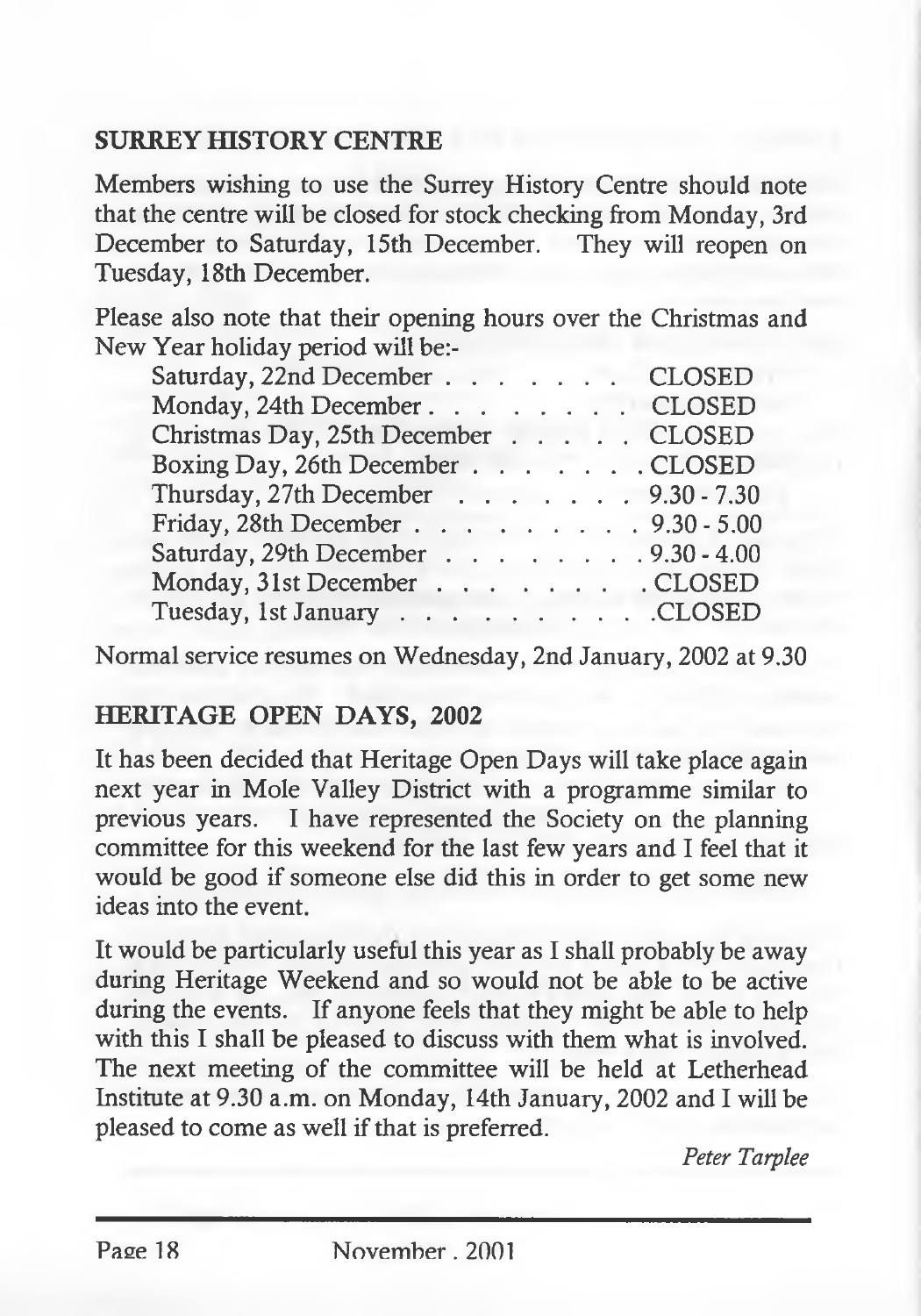## INDUSTRIAL ARCHAEOLOGY

Gordon Knowles will be giving his usual series of lectures for Fetcham & Bookham WEA in the Letherhead Institute on Thursday mornings between 10.00 and 12.00 from 10th January to 21st March, 2002.

The course consists of ten lectures and a visit. Topics this year include: -

> Vickers— Armaments and more SS Great Britain (Part II) Railway Air Services The Centenary of AC cars Sentinel steam Haarlemmermeer Cruquis—Drainage in the Netherlands, etc.

Programme details and booking form can be obtained from the WEA Secretary, Joy Tapping , Tel: 01372 374563.

Fee—  $£41$ , Concessions — £34.

It is essential to book in advance as the course is likely to be oversubscribed once again.

#### OUR WEB SITE

Our Society as well as the Museum, are fortunate to be well represented on the world-wide Internet web. This has come about through the efforts of our member Frank Haslam.

Not only has he designed and established our web site pages but he works constantly to bring the information up-to-date. Visitors to the site will find, for example, details of the History Society's forthcoming lectures and other events - past and future -, an illustrated portrayal of our books and publications available for sale and an indication of how to become a member.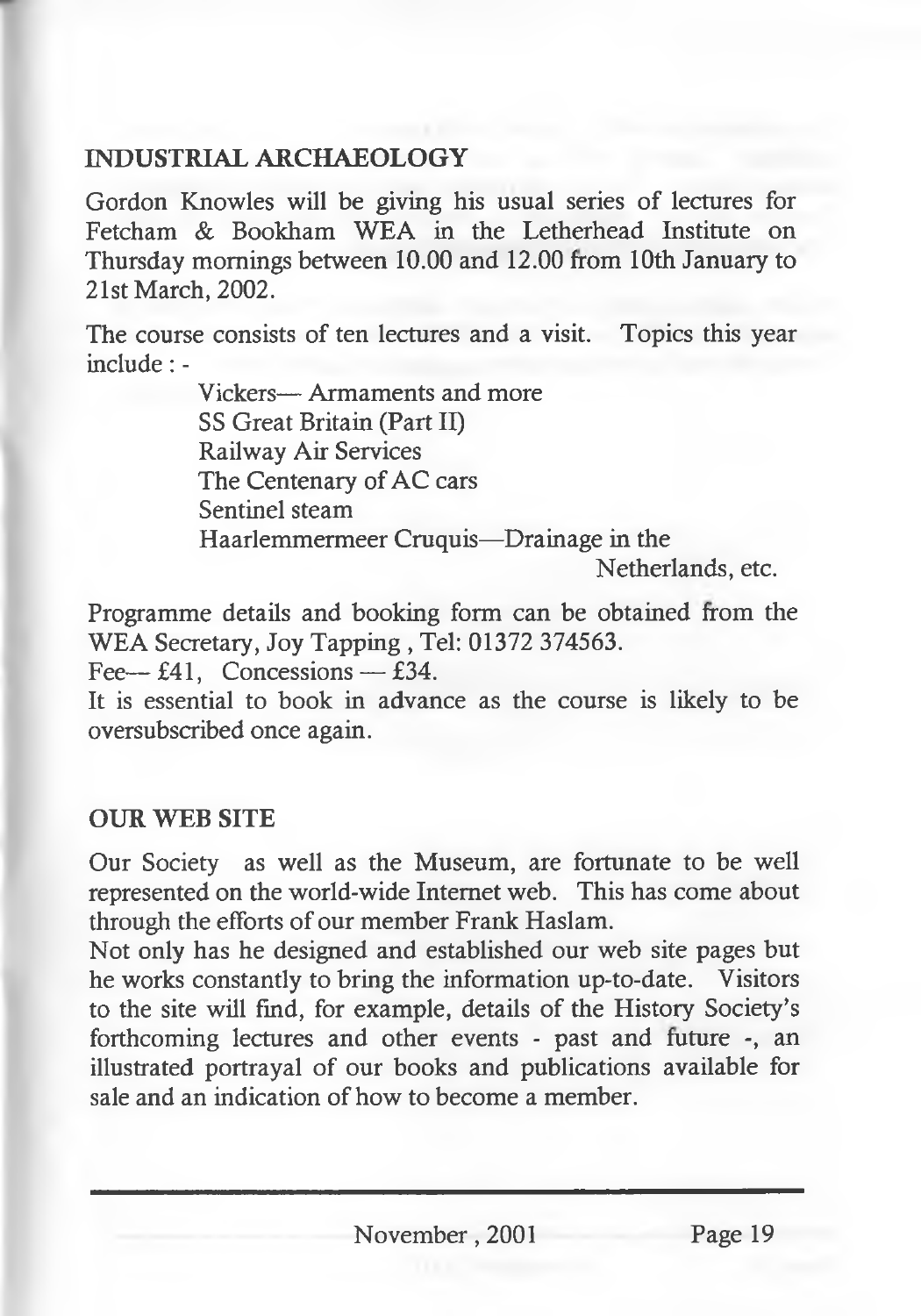The Museum is well described, with notes on our more important exhibits. Latterly the page has incorporated colour pictures of some of these. Any of our readers with a computer equipped to 'browse the web' might care to visit our site from time to time. The address is : [www.leatherheadweb.org.uk](http://www.leatherheadweb.org.uk).

At the time of going to press the number of visits to the site is reported to be 980 (since July, 1998), which could indicate that interest in our Society has now expanded to a global level.

*John Wettem*